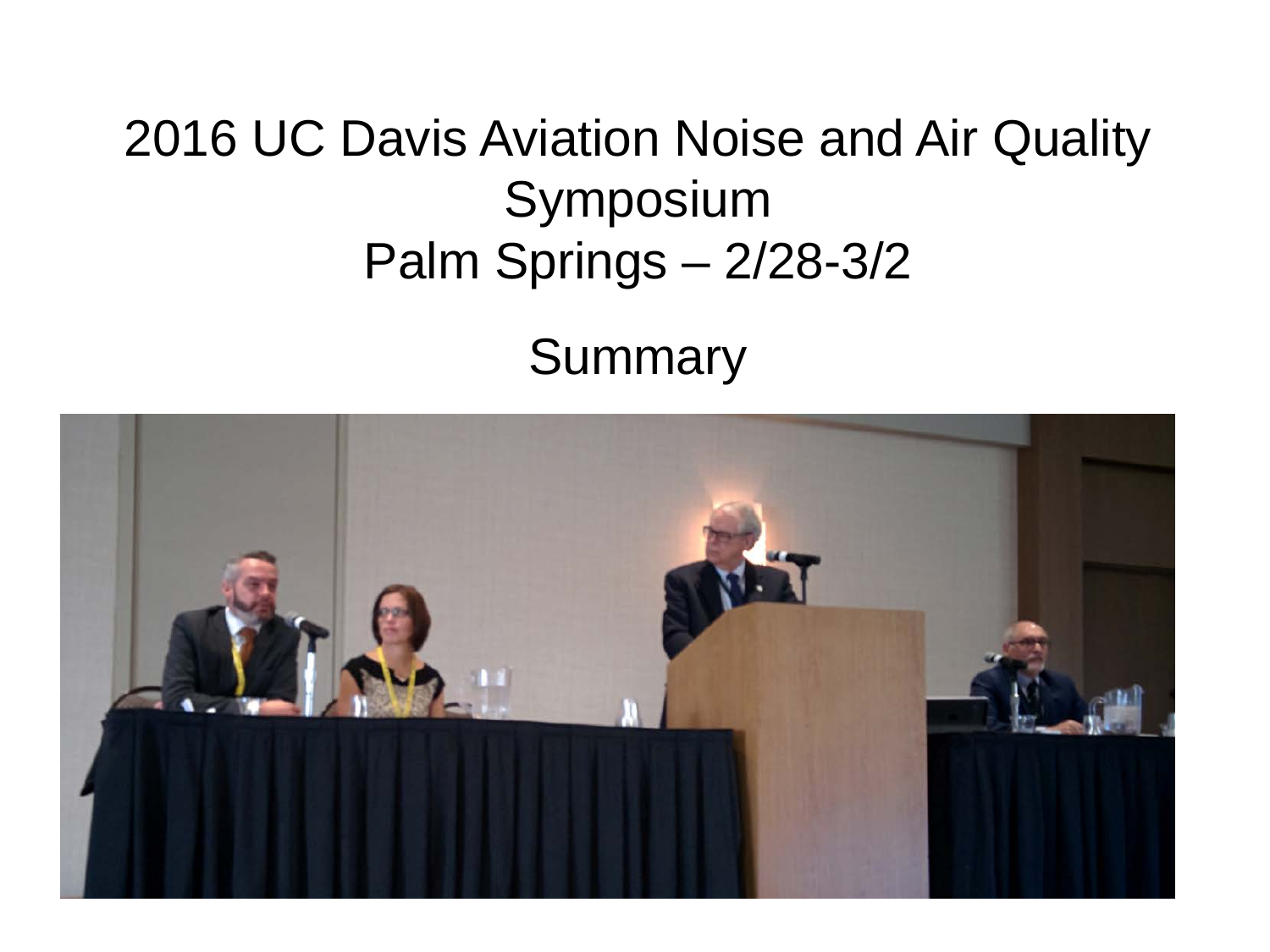# UC Davis Symposium Program

 Provides optional one day of fundamental training in Aviation noise and air quality issues 3 Days of programs Broad Range of Participants − 30 Airports, 3 FAA, 2 airspace authorities 3 Airlines ( Delta, Alaska, Air Canada), Boeing − Venders ( Brüel & Kjær..) − Consultants − Cities & Community groups, (a few) − Predominately Domestic, some International.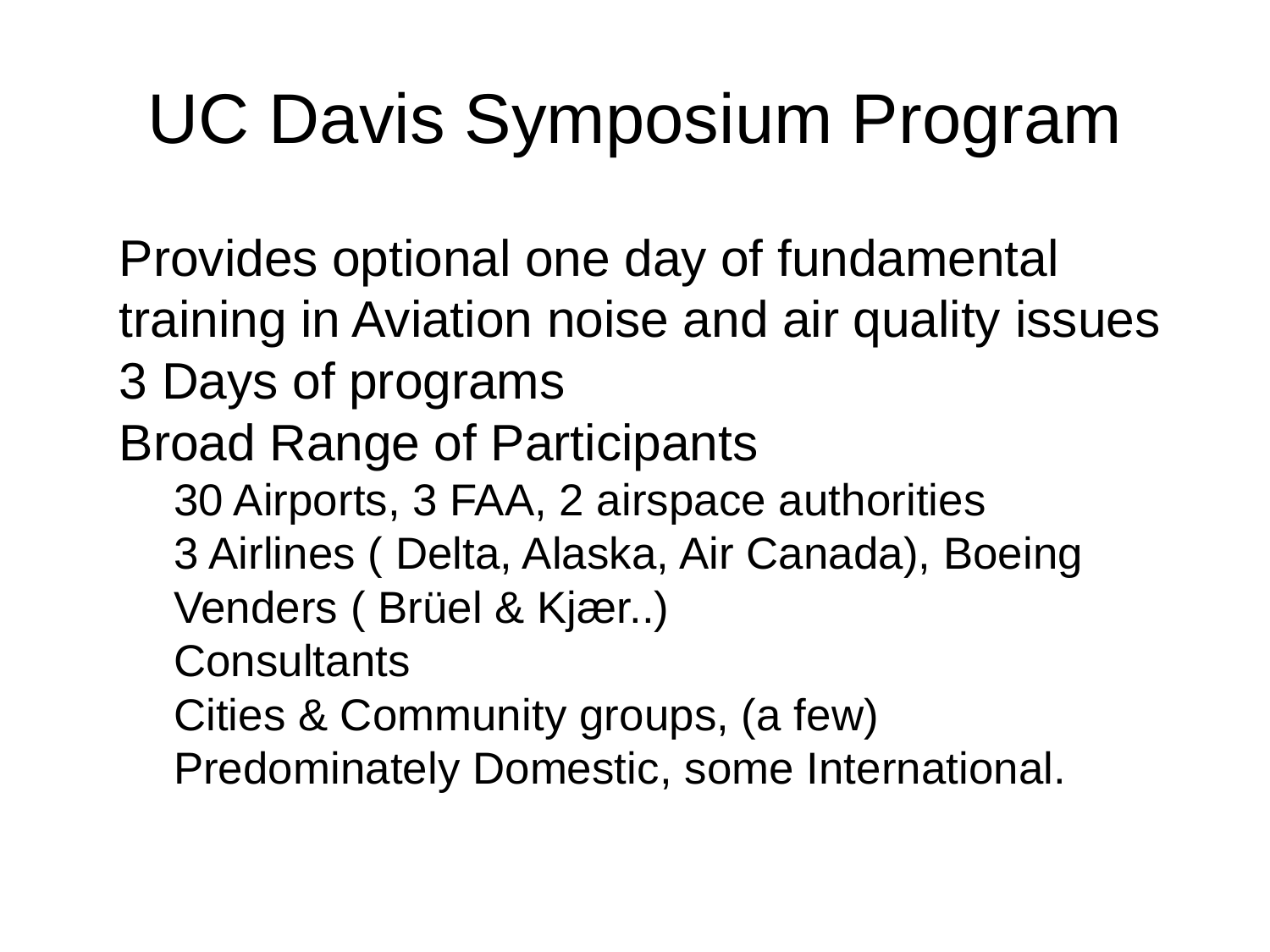# Program Topics

- Keynote Erik Lindbergh, Electric flight Lessons From Phoenix.
- Effective Community Involvement.
- Community Involvement Planning For Air Traffic Changes.
- Communication Is Key What Data To Share And How?
- Quantifying The Environmental Benefits Of PBN Procedures.
- Navigating Changes ( More PBN)
- Lessons From Airspace in France, Uk, Canada. Legislative Update.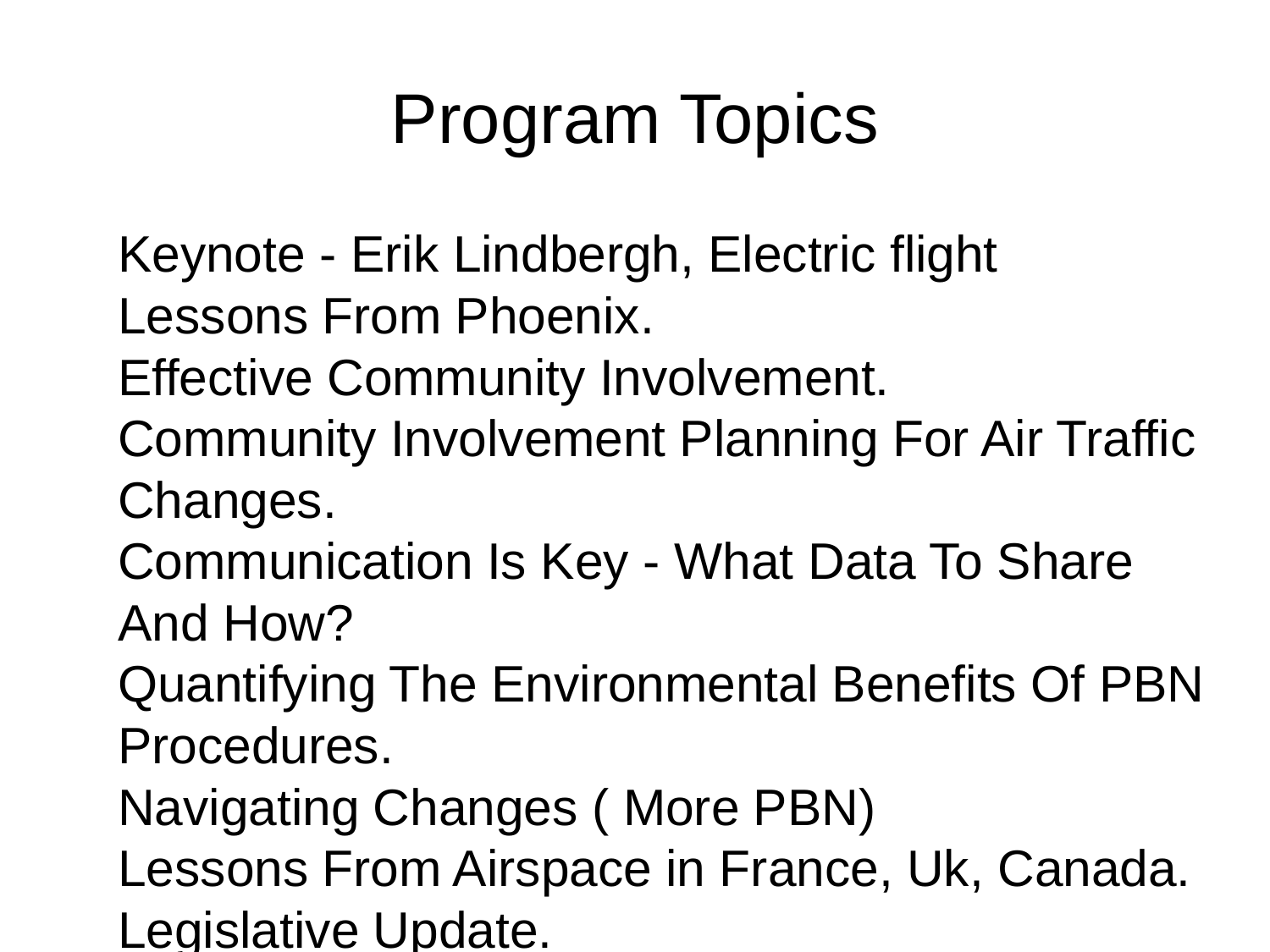# City of Phoenix Lessons Learned

 Recognized a crisis. "50 year effort to manage land use to protect economic engine and it was broken overnight." Took action quickly.

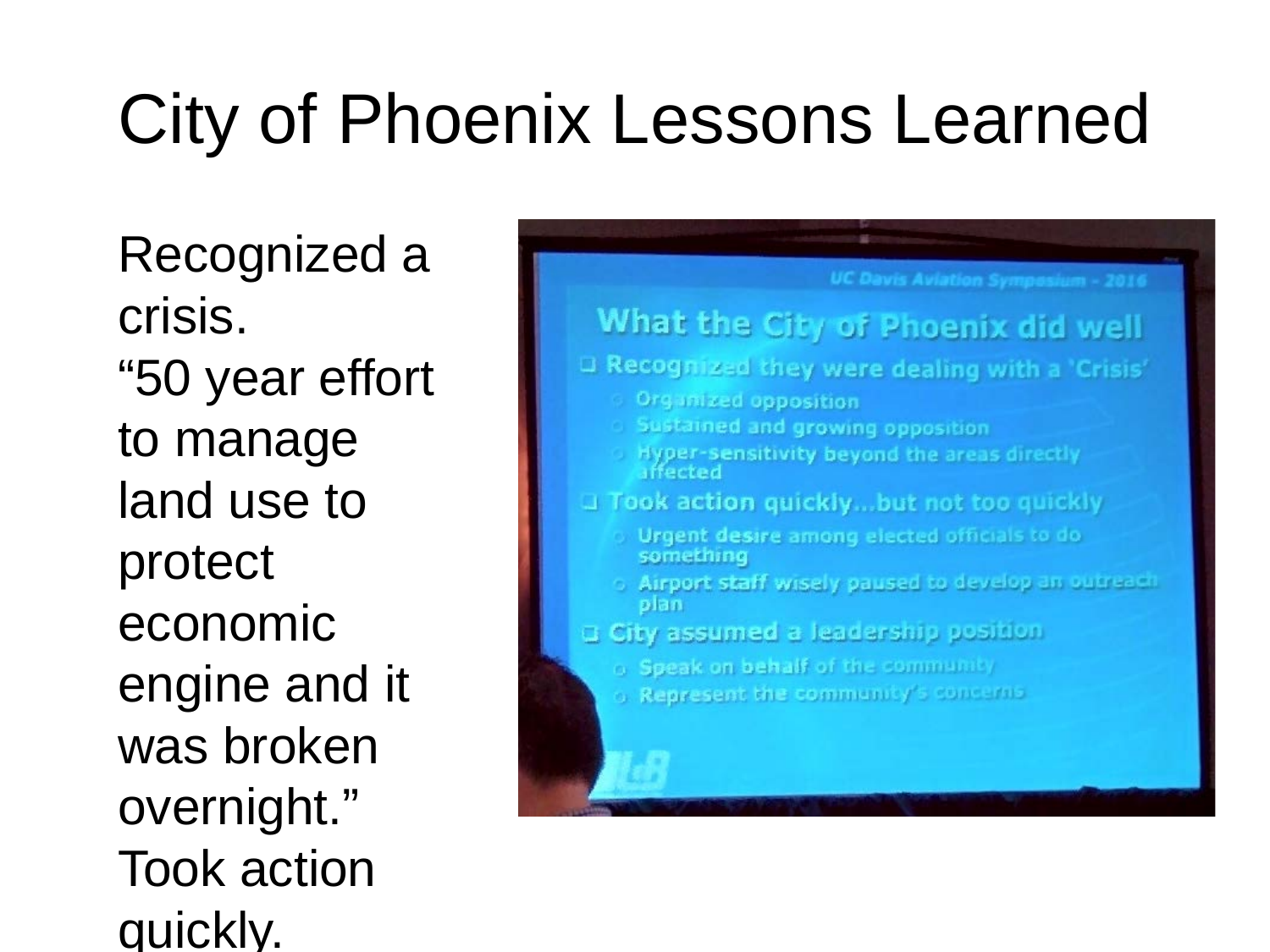## Mapping NextGen Metroplex

 Clarify obscured impacts from flight path changes

3250 people will be exposed to an increase of 4 dB DNL.



#### **Balance of Noise Impacts over Metroplex Population**

| # Impacted | Percent | <b>Result</b> |
|------------|---------|---------------|
| 7,515,658  | 39%     | Quieter       |
| 3,088,078  | 16%     | The same      |
| 8,655,337  | 45%     | Louder        |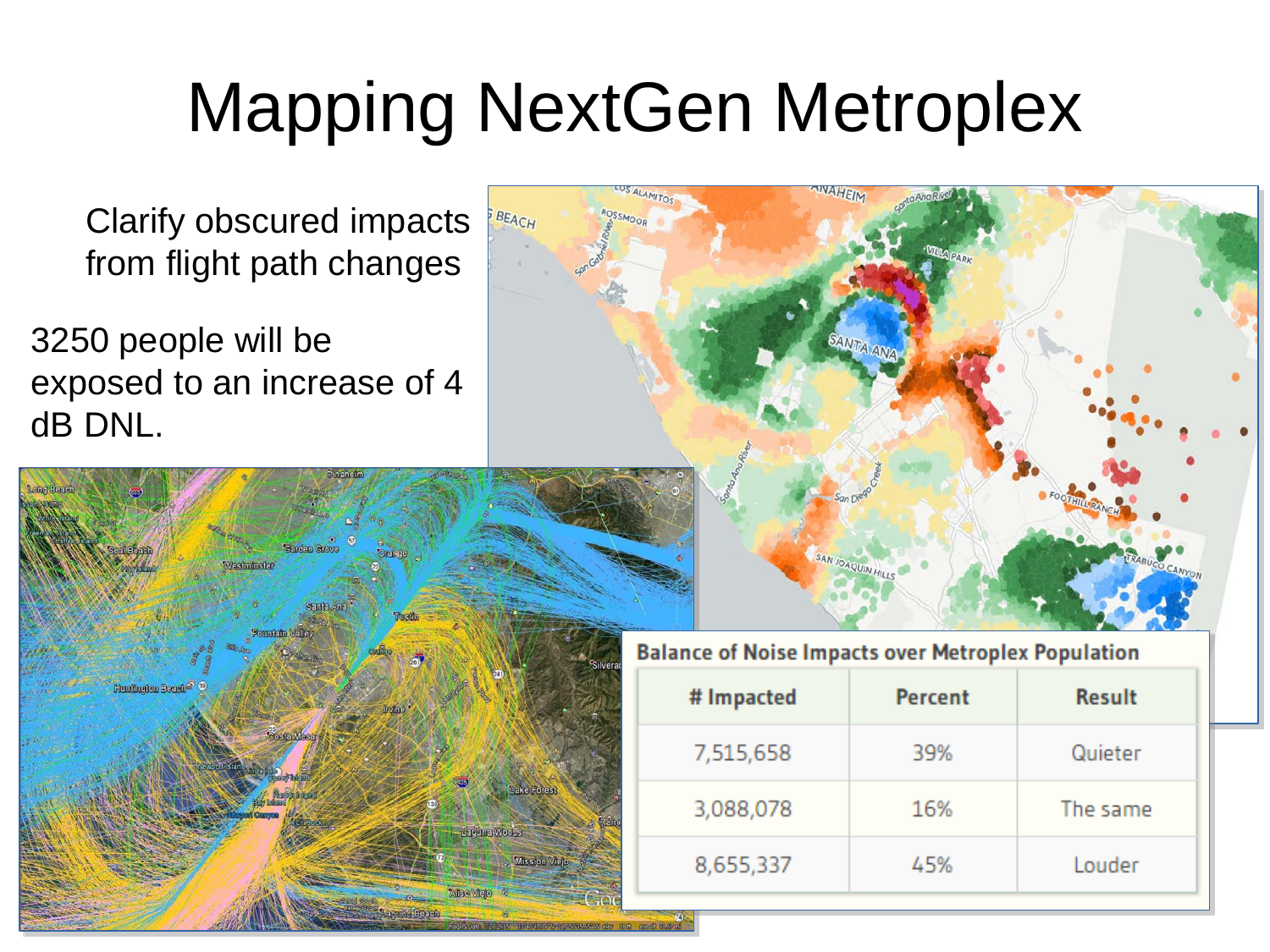## Delta

### How An Airline Minimizes Environmental Impacts

 "We, at Delta Air Lines, understand our responsibility to minimize our impact on the environment and to conduct our operations in an environmentally sustainable manner. All of Delta's senior leaders, employees, and contractors will be accountable for

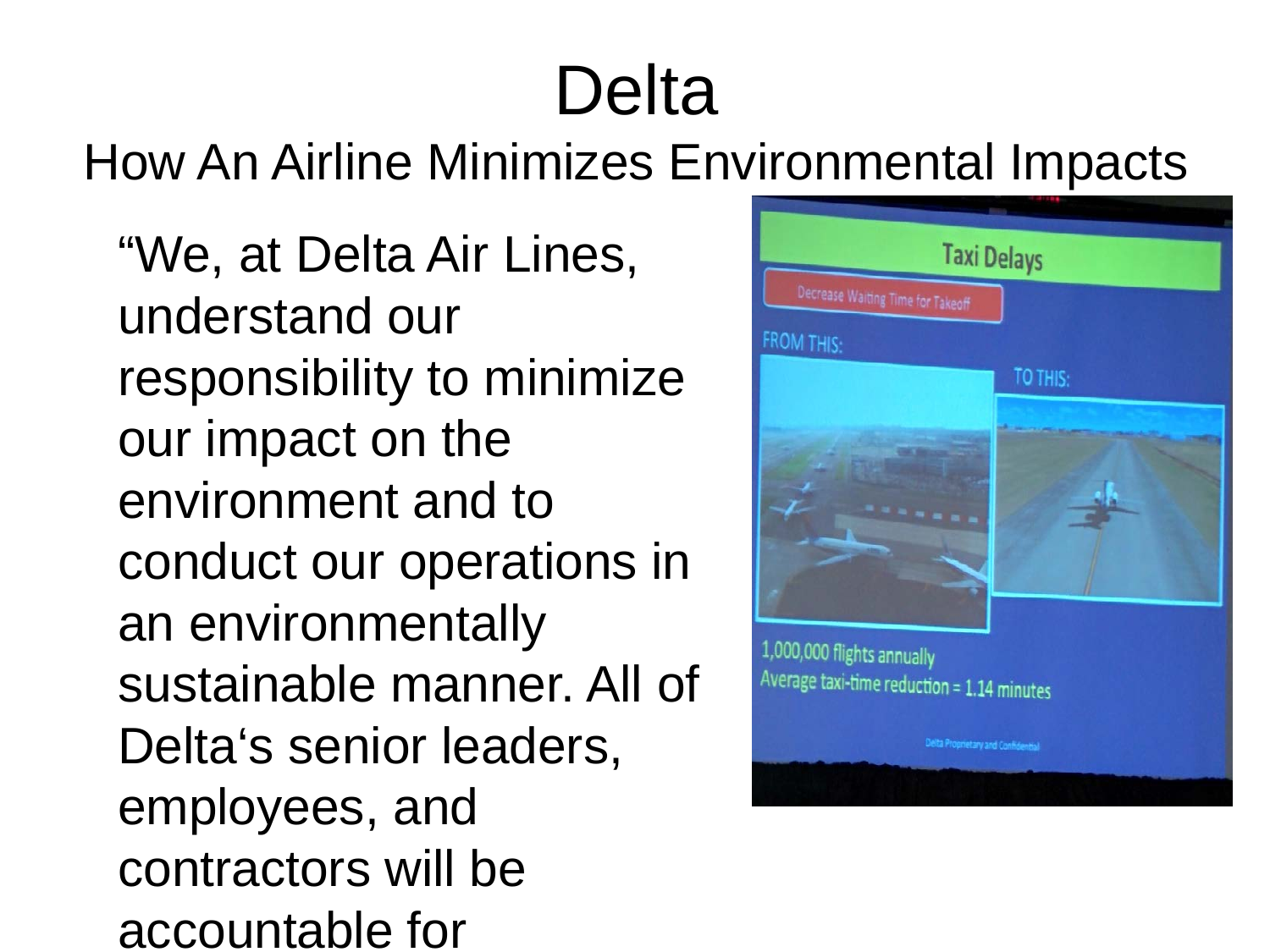### DFW's ACA -Carbon Footprint